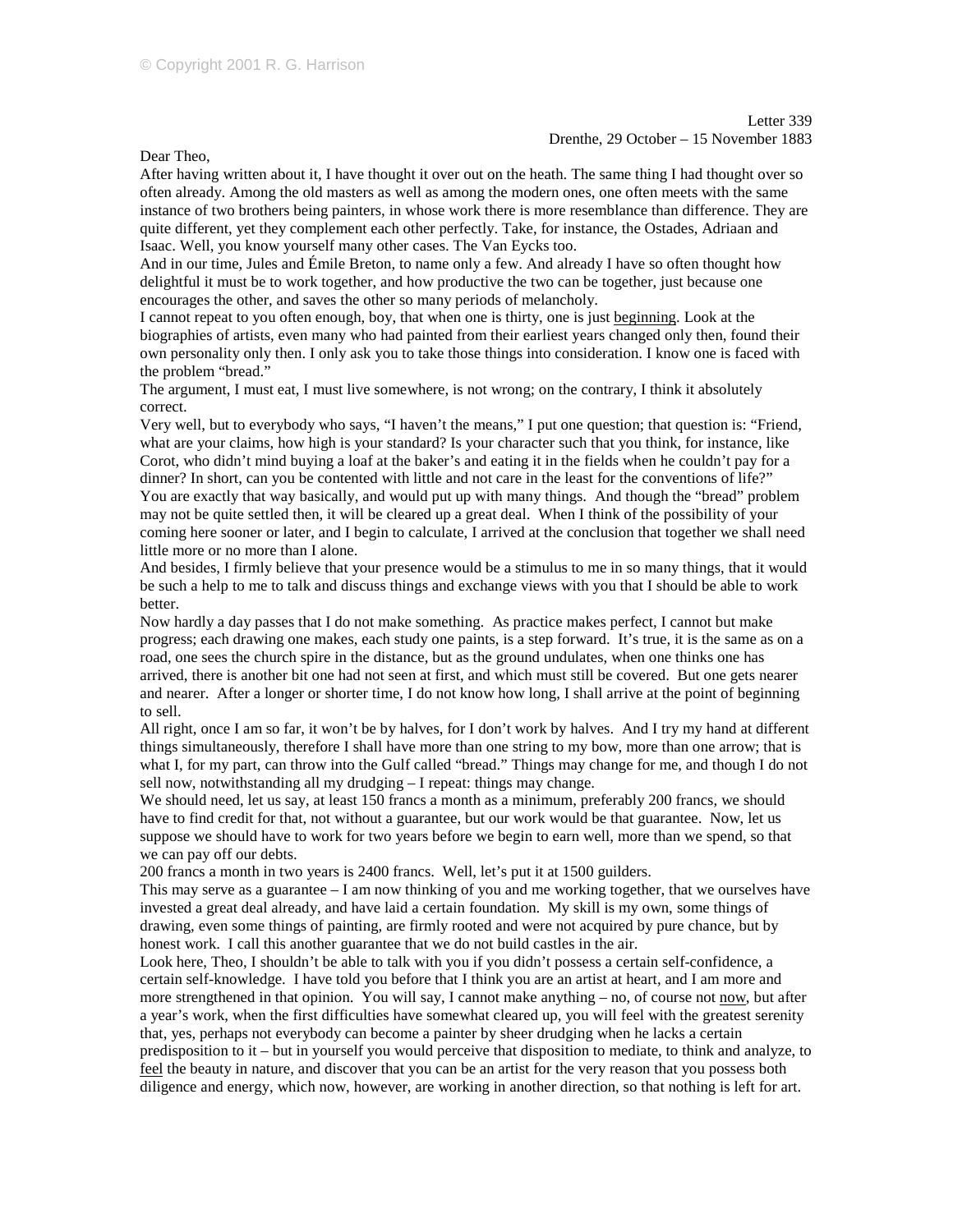But if that same diligence became the motive power of your sense of beauty, the result would be a true painter.

I must come back for a moment to that question of "bread." A great many things which are said to be impossible are possible after all.

Permit me to suppose for a moment that you had arrived at a point where you had to make a change – the time hasn't come yet, I'm only supposing it for the moment – then you will get a situation in some other concern; all right, but what ought to be bright is not the near future, but the deeper background, the horizon. And to me this background seems to be mighty dark. Now if you become a painter, look at the more distant future, the deeper background – there is no darkness in it – it is only in front of you, in the immediate foreground.

Your personal energy may turn you into a painter, and others will not be able to prevent it, but it might well be that this "personal energy" in the art-dealing business would not be exactly the commodity which certain employers, new ones included, would desire, particularly at moments when they are in a scrape. For all of your personal energy, you might find yourself in the same straits as Wisselingh did, who most certainly is energetic, and who was with Goupil too.

I said, many things which are said to be impossible are possible after all. If circumstances made it unavoidable, why shouldn't we go and live with Father? I do not say for nothing, but in case we should not earn enough to stick it out here in Drenthe. We might get credit. But never mind that, and take the first possibility. It would be hard work, but by the pleasure of being together, by living together in that unutterably beautiful scenery, and especially the consciousness of being two craftsman, boy, how delightful it would be. So delightful that I hardly dare to think of it, yet cannot help doing so, though that happiness seems too great, for you as well as for myself, because we are not used to getting pleasure out of life, and feel that is rather more for others than for us.

We should need credit to the amount of 1500 guilders. I do not know where and how to get it. I will work out for you how we should use the money. We should make an arrangement for two years with my landlord here, perhaps pay a part in advance. I think that for 1000 guilders he would give us both board and lodging during those years, would let us have this room where I am living now – in short, we should be free from all domestic cares during those two years, and should be able to work steadily and quietly. Two years are a pretty long time, are all that you would need under the circumstances to reach a certain height.

Then we shall have some money left to lay up a big stock of colours, to supply ourselves well. Then there will be few things which can upset us or make us change our plans. We will be in for it then, and must go on. We will have insured our lives as to board and lodging, and will not be able to go back, but must, must, must go forward and win.

As to you, I think you must act differently than I did. That's past now. Up to the present I have acted as I thought best, but as for you, I wish you would start painting at once, I know exactly what you would like to make here.

I should like you to try your hand at landscape at once, in the spirit of Michel, which I see here all the time. It is absolutely Michel, that's what it is here. I feel sure that I can show you the way in this, because just now I tried things of the same kind; I do not pretend they are as good as Michel, but I daresay that when you are as far advanced as that, you will be able to find your own way.

As for me, especially if you were here, I should concentrate more and more on the figure.

I will just make a scratch of the landscapes which I have on the easel.

These are the kinds of studies which I should like you to try it once: to learn to look at the landscape in a big way, and seek its simple lines and contrasts of light and brown. The little sketch at the top is what I saw today, it was absolutely Michel. In reality that earth was superb. I don't think my study ripe enough yet, but I was struck by the effect, and as to light and shade, it was indeed as I draw it for you here. The one at the bottom is a tender green little cornfield in the foreground, and withering grasses; behind the

cottage, two piles of peat, again a glimpse of the heath, and a very light sky.

Look here, what I want to say is this: that's the kind of thing you ought to start with, and from the very beginning I believe you will do well not to draw exclusively. I mean everything I write you here in full, full earnest. I have thought it over so long.

If all had remained well at Goupil's, I should not have spoken about it, but under the circumstances it is only because of my own wretched financial position that I do not say much more positively: come here at once. If it were otherwise, I should not use more words than that.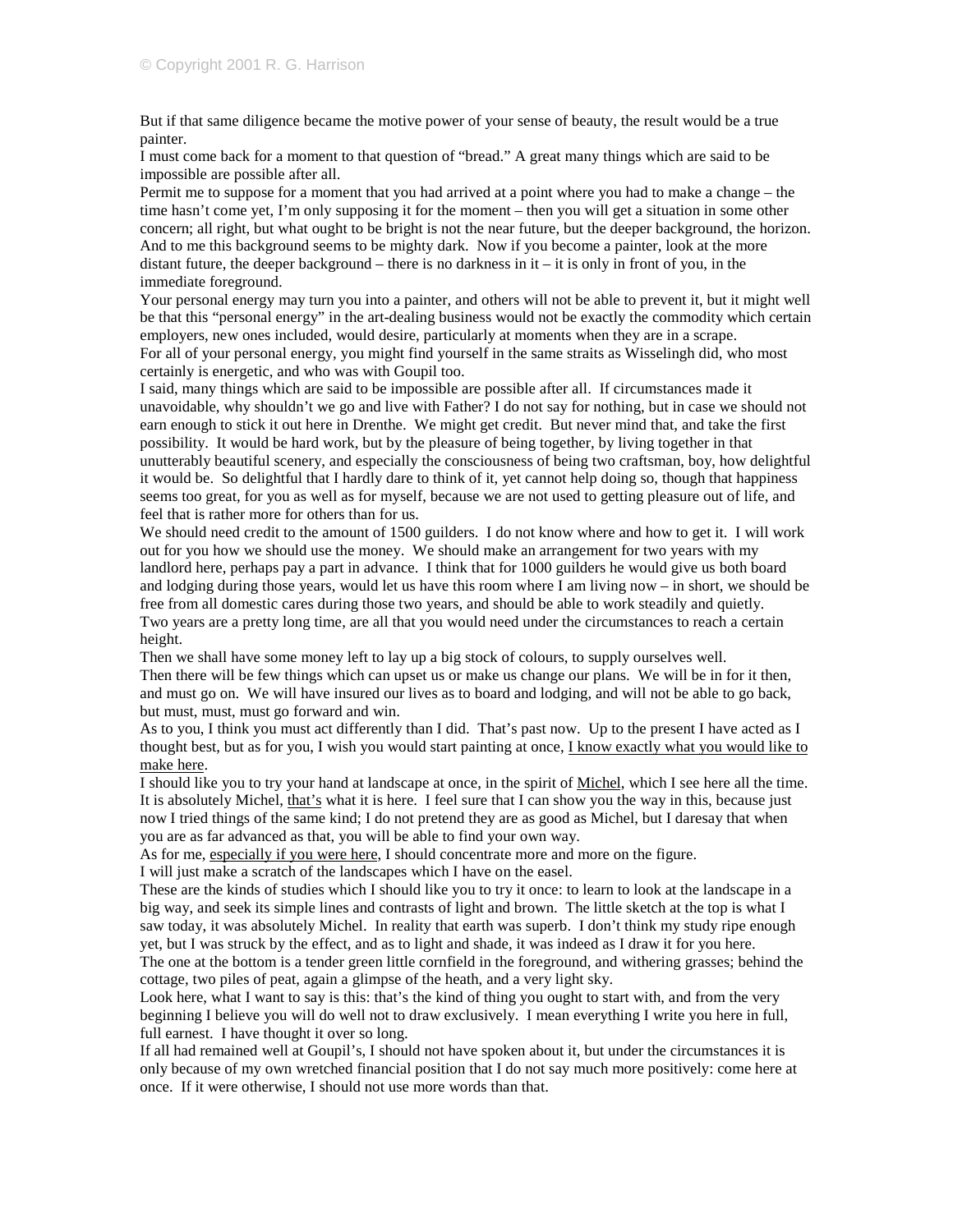The country is splendid, splendid, everything calls to you: paint! it is so full of character and so varied. Look here, boy, isn't it true that however things go, there are always financial obstacles, and where or how on earth can a time of struggle lead to a more definite peace? – to a great peace which nothing on earth can disturb. I for my part can say no better than that I give all my own studies as a pledge and guarantee for our giving back the money we shall absolutely need during the first two years. I think we must be able to find it. I have put down the minimum, because both you and I would live as economically as possible.

As for me, I have a lot of plans, but I do wish I had some 100 guilders to spend to replenish my painting materials. And I wish I knew for sure that I could stay here for two years, for instance. I now have so little security for the future, and I wish I knew for sure that I shall not have to leave again after some time. The plan which I have laid down here is open to changes.

But I think its basis remains, we must arrange things so that we can work in peace for two years. After those two years I shall be so far that I can earn regularly, and hope to have regular work on such conditions that both you and I can go on in the same way.

The plan it is simple enough; people would gossip about you, too, but there would be six hours' walking distance of landscape à la Michel between their wretched little town of Hoogeveen and yourself, so it would not trouble you in the least, would it? You would be rid of everything, and in about your 30th year; even the house Goupil would seem like a dream to you, and you would hardly understand that once you were the head of the Gallery on the Boulevard, and were treated politely, always politely, by Monsieur the Director.

As to my coming to Paris, well, I think it's a long detour, though if you think it better, all right; but it depends so entirely on the change you are going to make, and if you change in a way other than by becoming a painter, I should be afraid that in the end it would have to happen after all, and that meanwhile I would again become more difficult. I cannot write differently than I do.

You are a man of business; for this very reason I do not think you will be so prejudiced as to reject all this. There are always, everywhere, financial obstacles and worries; one cannot avoid them anywhere, and after all this is something solid, as it will make you a handicrafts one. Is that taking a step backward? – no it is not! I think it is the right way. It would be a manly action, and action which demands foi de charbonnier. So I repeat: you must have that foi de charbonnier. Well, boy, with a handshake, Yours sincerely, Vincent

## Do write again soon.

Think of Barbizon, that story is sublime. When those who originally started working there came there, by no means all of them were externally what they were basically. The country formed them, they only knew, It is no good in a city, I must go to the country. I suppose they thought, I must learn to work, become quite different, yes, the opposite of what I am now. They said, I am no good now, I'm going to renew myself in nature.

As for me, I reason in the same way, and though I should go to Paris if I absolutely had to, and to find something to do there – I think my future here infinitely, infinitely better.

Theo, your case is curious, hugely interesting. To have the courage to risk it – look, for this you must have foi de charbonnier, quand même, in spite of everything. But now think with all coolness of your highly curious position. Now I cannot beat about the bush, my dear fellow – and take this in a friendly spirit  $-1$ shall have to say it the way things appear to me. You see your way in the art dealing business, which, as it appears to me, makes you something like Wisselingh, to mention a good one. I feel great respect for Wisselingh, I like him and all that, but even now I should like to tell him, Old fellow, go and be a painter, you are much too honest for today's art-dealing business, much too clever, etc. Now is not the right time for it. But on the contrary, if you will now persevere more vigorously, try to find more "personal energy" and "your own handicraft," then say, I will not hesitate, I will take the risk, I will push off to the open sea. And you will immediately get a certain somber earnestness – something mighty serious will rise up within you – one looks at the quiet coast, all right, it is pretty enough – but the Secret of the depth, the intimate, serious charm of the ocean of an artist's life – with Something on High over it – will take hold of you. All right, you are no longer a Wisselingh – you are something quite different. Personally you say that however small a little ship may be in a marine by Jules Dupré, you are even smaller – but you are greater – you are an artist and you can do nothing – certainly, your act of surrender has already changed you – in this respect your own power or lack of power is of no importance. No, the renewal of life changes your whole character, changes your thoughts and opinions, changes them to such a degree that you prefer to be silent about it and to work. Your work is unbeautiful – all right, let it be unbeautiful – it will grieve you, but it